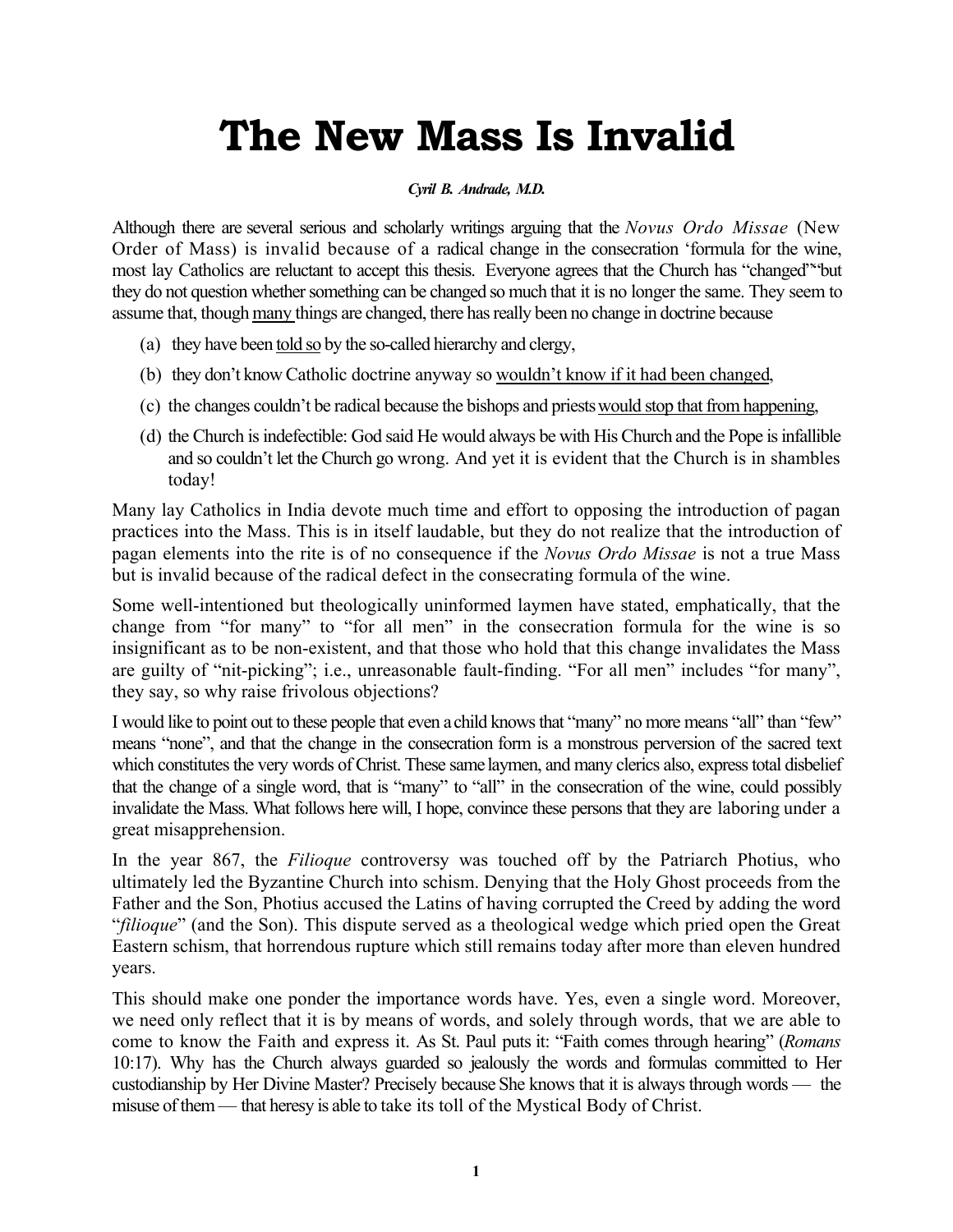Thus, it is truly foreboding that the subversives should brazenly lay their hands on the form of a Sacrament, should attempt to change the very words of Christ Himself, the Son of God, used in instituting the Most Holy Eucharist, and this heinous crime is committed with impunity. But even more ominous is the fact that so few priests even seem to be aware of it. The false rendering of the word *multis* ("**many**") as "all men", a mutilation of the very Consecration Form, is by no means an inconsequential affair, for the change in meaning conveyed is laden with the most serious implications from the standpoint of sacramental theology. At no time since the' "*Filioque*" controversy began has so much spiritual danger been encapsulated in a single word as is now the case with "*multis*".

One Rev. James A. McInerny, O.P., writing in *The Wanderer* (Dec.18,1969) indicates his disbelief "that a single word change in the English translation" can possibly invalidate the Mass. Obviously, however, in sacramental forms it is not the quantity of words altered that matters, but rather the significance of the change that is made. Is it possible, for example, to baptize with these words: I anoint thee in the name of the Father:... etc"? This is a "single word change".

Most moral theologians, the Doctor St. Alphonsus Liguori included, teach that if a priest were to say over the bread: "*Hic est enim corpus meum*" (meaning, "Here is My Body), instead of "*Hoc*" ("This is....") then the consecration would be invalid, and this involves the minimal change of only one letter in a word! The following points are put forward for close consideration.

#### **A. Trent: The Mass and the Sacraments**

The Council of Trent (one of the greatest of Church Councils) in its instruction on the form for the Holy Eucharist says: "The words 'for you and for many' are taken some from *Matthew*, some from *Luke*, but were joined together by Holy Church under the guidance of the Holy Ghost. They serve to declare the fruit and the utility of Our Lord's Passion. For if we look to its value we must confess that the Redeemer shed His Blood for the salvation of all: but if we look to the fruit that man has received from it we shall easily understand that this pertains to many and not all. When, therefore, Our Lord said 'for you' He meant either those who were present or had been chosen by Him from among the Jewish people, such as the disciples (except Judas) with whom He was speaking. When He added 'for many' He wished to be understood to mean the rest of the elect among the Jews or Gentiles. Rightly, therefore were the words 'for all' not used, as in this place the fruits of the Passion alone are spoken of, and it is to the elect alone that His Passion brought the fruit of salvation." (*Catechismus ex decreto Consili Tridentini*, para. 11, Caput IV, Section XXIV) (Emphasis added)

On page 151 of the *Catechism of the Sacred Council of Trent*, under the heading "The Sacraments in General", we read:

"In this the Sacraments of the New Law excel those of the Old Law that, as far as we know, there was no definite form of administering the latter and hence they were uncertain and obscure. In our sacraments, on the contrary, the form is so definite that any, even a casual deviation from it, renders the Sacrament null. Hence the form is expressed in the clearest terms, such as exclude the possibility of doubt." (Emphasis added).

In "*De Defectibus*" (Defects in the celebration of the Mass) in the Roman Missal of Pope St. Pius V (**1570**) we read:

"The words of consecration which are the form of this, sacrament are these: 'For this is *My* Body', and 'For this is the Chalice of my Blood, of the new and eternal testament; the mystery of faith which will be shed for you and for many unto the remission of sins'. If anyone were to omit or change anything in the form of the consecration of the Body and Blood, and in this change of words, the words do not mean the same thing, he would not produce the Sacrament. If he were to add anything which did not change the meaning, he would indeed consecrate but he would sin most grievously." (Emphasis added)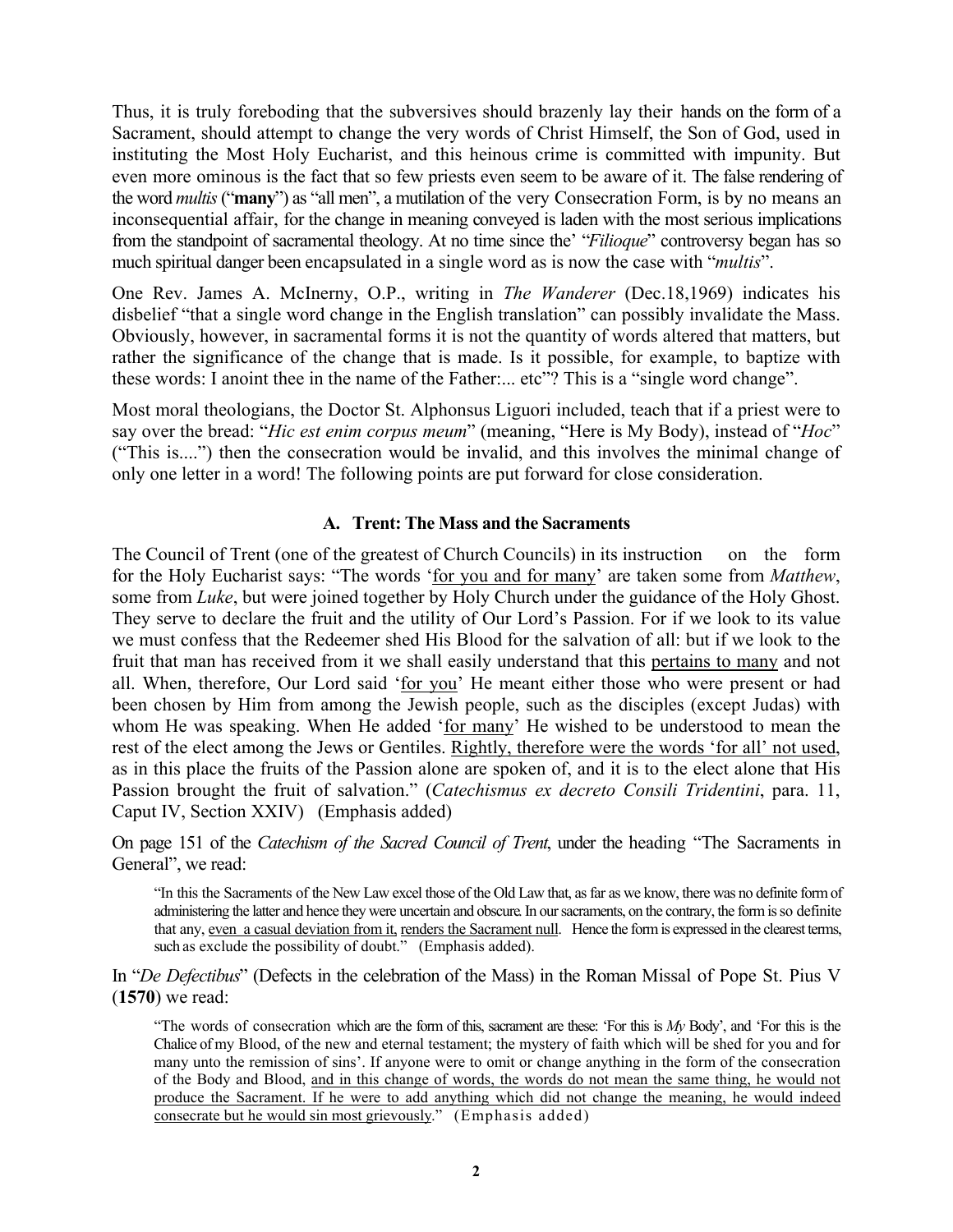So there it is. A change either invalidates the Sacrament or results in a grievous sin on the part of the celebrant — a sin in which the congregation participates and cooperates. Take your choice.

## **B. Aquinas and the Sacraments**

Thomas Aquinas (Saint, Doctor of the Church, the leading theologian on the Eucharist and probably the greatest mind the Church has ever had), says in his monumental, erudite, theological treatise, *Summa Theologica*: "We must see whether. a. change of words destroys the essential sense of the words , because then the Sacrament is clearly invalid." (*Summa Theologica*, III ,Q.60,Art.8) (Emphasis added)

It should be obvious that in the *Novus Ordo* consecration formula for the wine, the words "**for all men**", signifying the sufficiency aspect of Christ's Sacrifice (i.e., it was sufficient for redemption of all mankind) destroys the essential meaning of the words "for many" which appear in the traditional consecration formula and signifies the efficiency aspect of Christ's Passion and death. For, as a Decree of the Council of Trent says: "But though He died for all, yet all do not receive the benefit of His death, but only unto whom the merit of His passion is communicated". (Session VI; Ch. 3)

Can any genuine Catholic seriously hold that the Council of Trent, Pope St. Pius V (under whose direction the *Catechism* was written), St. Thomas Aquinas and *De Defectibus* — all these are guilty of "nit-picking"? Do such Catholics realize that the words. "for all men" signify and give credence to the Protestant belief that all men are saved?

# **C. Innovative New Mass by Outsiders**

The New Order of the Mass that is used these days was composed in 1967 with the active participation of six Protestant clergyman specifically invited by Paul VI to do so. The six clergymen were Dr. George, Canon Jasper, Dr. Shepherd, Dr. Konneth, Rev. Eugene L. Brand and Bro. Max Thurian. They represented the Anglican and Lutheran Churches, the Taize Community and the World Council of Churches. Is it likely that these Protestants would participate in formulating a rite which produced *Transubstantiation* when they, themselves, do not believe in the Real Presence of Christ in the Eucharist?

# **D. Protestants and the New Mass**

Why is it that the New Order of the Mass is accepted and used by Protestants as their own Communion service? Their theologians have satisfied themselves that the "New Mass" is no longer the Catholic Mass which we used to have. Here is what the Protestant' theologians say: "It is now theologically possible for Protestants to use the same Mass as Catholics." (Brother Max Thurian of the Taize Community) (*La Croix*, May 30, 1969) (Emphases added)

# **E. New Mass Unacceptable for Catholicism**

Why in 1969 was the "New Mass" condemned as being unacceptable as a Catholic Mass) on 27 counts by Cardinals Ottaviani and Bacci and a group of Roman theologians in a document entitled "A Critical Study of the New Order of the Mass" and commonly known as the *Ottaviani Intervention*? Cardinal Ottaviani was the Prefect of the Holy Office (that department of the Vatican Curia responsible for the protection of Faith and Morals) under four Popes. Cardinal Bacci was the Vatican's greatest Latinist. Here are a few of the conclusions in the *Ottaviani Intervention* regarding the "New Mass" **. . .** 

1. "It has every possibility of satisfying the most modernist of Protestants."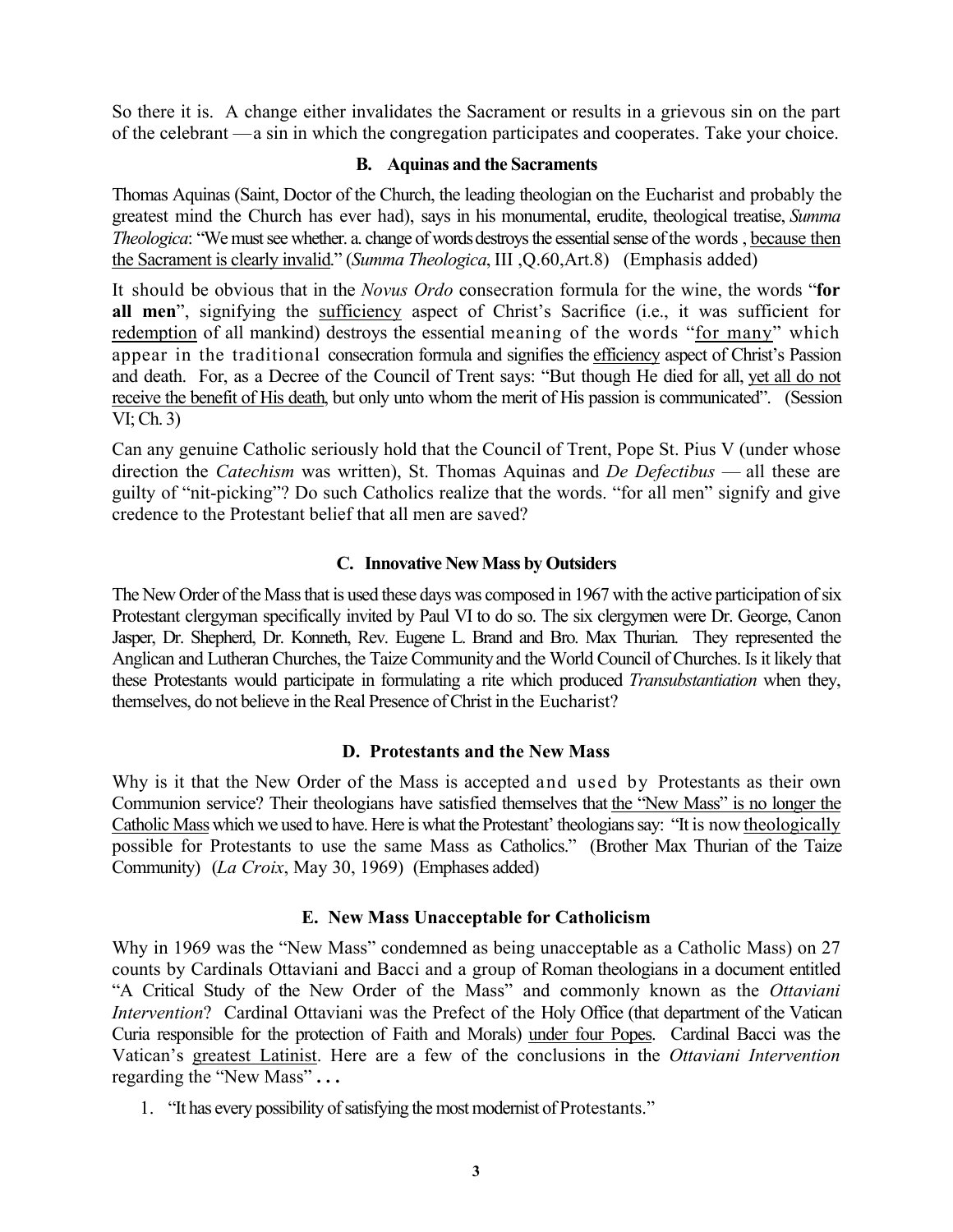- 2. "The emphasis is obsessively placed upon the 'supper' and the 'memorial' instead of on the unbloody renewal of the Sacrifice of Calvary."
- 3. "The Real Presence is implicitly repudiated."
- 4. "Bread and Wine are only 'spiritually' (not substantially) changed."
- 5. "The New Order has no intention of standing fox the Faith as taught by the Council of Trent."
- 6. "The New Order of the Mass teems with insinuations or manifest errors against the Catholic religion and dismantles all the defenses of the Deposit of Faith." (Emphasis added).

So the "New Mass" has been shown by reputed theologians, both Catholic and Protestant, to be **not** the Catholic Mass we used to have.

## **F. What's Wrong with the New Mass?**

Article 7 of the *Institutio Generalis* (General Instruction or Introduction) of the Apostolic Constitution, *Missale Romanum*, promulgated by Paul VI on April 3, 1969, defined the Mass as follows:

**"The Lord's Supper or Mass is a sacred meeting or assembly of the people of God, met together under the presidency of a priest, to celebrate the memorial of the Lord. Thus the promise of Christ, 'Where two or three are gathered in my name, there am I in the midst of them.' (***Matt* **18,20) is eminently true of the local gathering of the Church."** 

Is this monstrous perversion the definition of the Holy Mass that we were taught from our childhood? What has been the definition the Church has taught us down through the centuries (until Vatican II) *viz*., that the Massis a re-enactment of the bloody Sacrifice of Calvary in an unbloody manner?

Here is the theology of Article 7 **. . .** 

- (1) The Mass is called a "supper" in accord with Protestant terminology, and it is presented solely as the assembly of the People of God.
- (2) The priest is exclusively a "president".
- (3) The Mass is the work of the entire community. The function of the priest's presidency consists uniquely in 'celebrating the memorial of the Lord', a definition which, in view of the two proceeding definitions, has indeed a Protestant sense.
- (4) It is as a consequence of this assembly that Christ is present. Thus you have the definition of the New "Mass"!

What about the millions of so–called "low Masses" (because they were said in a "low tone") which, before Vatican II, were celebrated daily in thousands upon thousands of churches all over the world, usually without, a congregation (community), and sometimes without even a server?" According to Article 7, these were not Masses at all, by implication, because they were not the "work of the entire community."

But independently of all its omissions, this definition is an inversion of the order of Catholic theology, which affirms **. . .**

- (1) the Real Presence, of the Body and Blood of Christ under the Eucharistic species;
- (2) that this takes place by the ministry of the priest who offers a Sacrifice, the very Sacrifice of Christ, because he takes His place and acts in His name;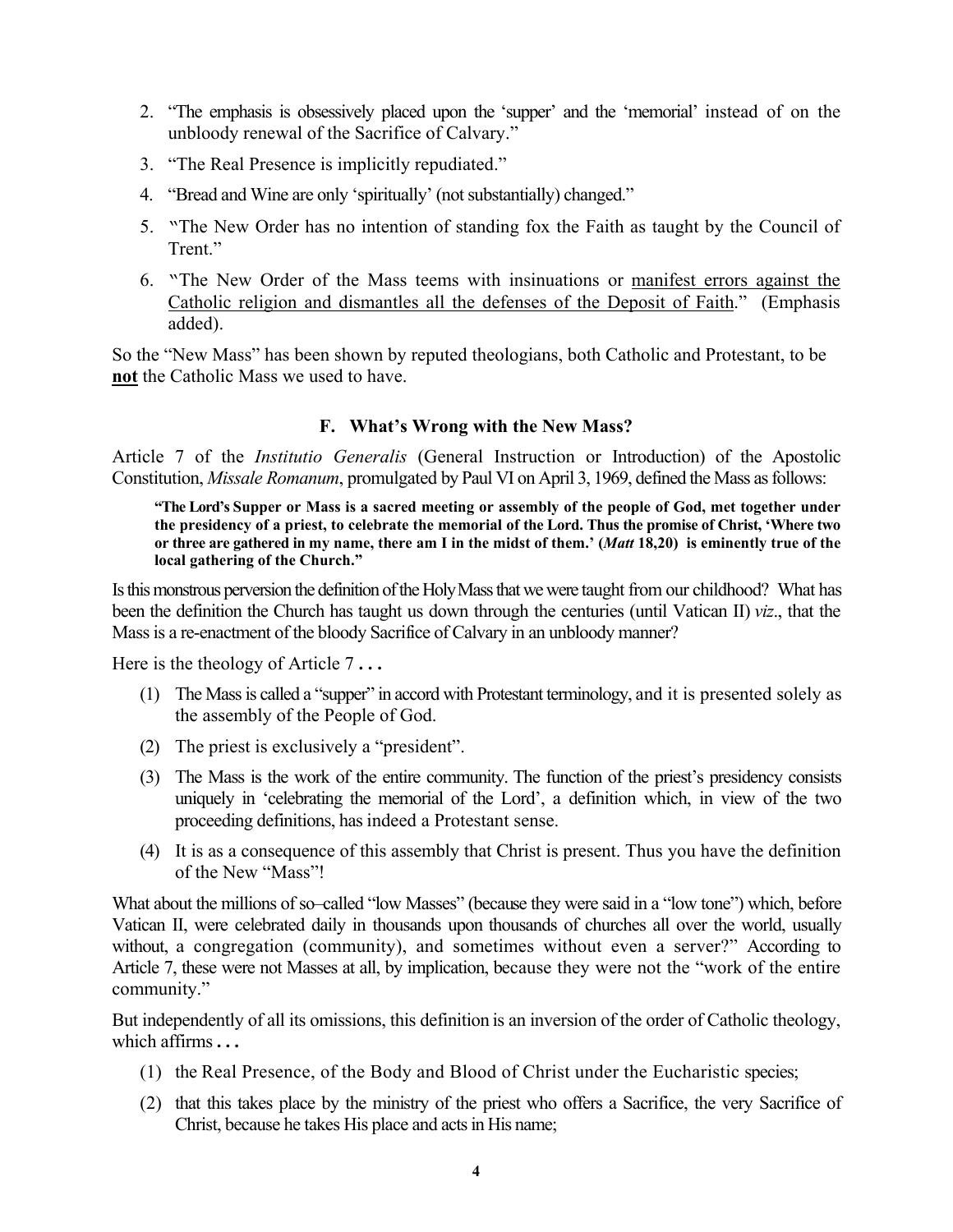(3) and it is thus that the community of the faithful are brought together in Him.

Now in Article 7, on the contrary, what is first and seems in itself to, constitute the Sacrament, is the assembled community. It is merely a question of celebrating a "memorial" and it is by the prayer of the assembled community that the presence of Christ is realized.

## **G. Pope and Aquinas on the New Mass problem**

It may be argued that the *Catechism of the Council of Trent*, extraordinary though it is, is still not the Holy See itself speaking. Well then, let us see what was taught by the Holy Father himself regarding the proper interpretation of the words "**for many**".

Pope Benedict XIV, commenting on the explicit refutation by St. Thomas of the argument that the words "**for all men**" ought to be used instead of "**for many**", says:

**"Therefore We say that the blood of Christ was shed for all; however, as regards sufficiency, and for the elect only, as regards efficacy, as Doctor Thomas explains correctly: 'The blood of Christ's Passion has its efficacy not merely in the elect among the Jews, but also in the Gentiles' .... And therefore he says expressly, for you the Jews and for many, namely the Gentiles."** (Book II, Ch. XV, para. 11: *De Sacrosancto Missae Sacrificio*)

Thus we see that the Sovereign Pontiff Benedict XIV, the Vicar of Christ on earth and the ultimate authority on the interpretation of Holy Scripture, has quoted St. Thomas in order to teach us authoritatively that the word "many" in this instance is not to be taken to mean "all men". This is Peter speaking, indeed!

#### **H. Mass and Sacraments Tamper-Proof**

It is an unalterable teaching of the Magisterium that not even the Church Herself — that is, no pope, no bishop, not even all the bishops acting individually or collectively, nor a Council — has the right or the power to "innovate anything touching on the substance of the Sacraments". Regarding this limitation of rights and powers of the Pope and the Church, there are at least four clear-cut pronouncements of the Magisterium, all four which may be found in Denziger's *Enchiridion Symbolorum*, the most authoritative compendium of definitions and declarations relating to matters of faith and morals:

- (1) In the letter *Super quibusdam* (Sept.29,1351), Pope Clement VI taught: "The Roman Pontiff, regarding the administration of the Sacraments of the Church, can tolerate and even permit different rites of the Church of Christ....always without violating those things which pertain to the integrity and necessary parts of the Sacraments."
- (2) Council of Trent, Session III, Chap.2 : "It (the Council) declared furthermore that this power has always been in the Church, that in the administration of the Sacraments, without violating their substance, she may determine or change whatever she may judge to be more expedient for the benefit of those who receive them or for the veneration of the Sacraments, according to the variety of circumstances, times and places."
- (3) Pope St. Pius X in the letter, *Ex quo nono* (Dec.26, 1910): "It is well known that to the Church there belongs no right whatsoever to innovate anything touching on the substance of the Sacraments."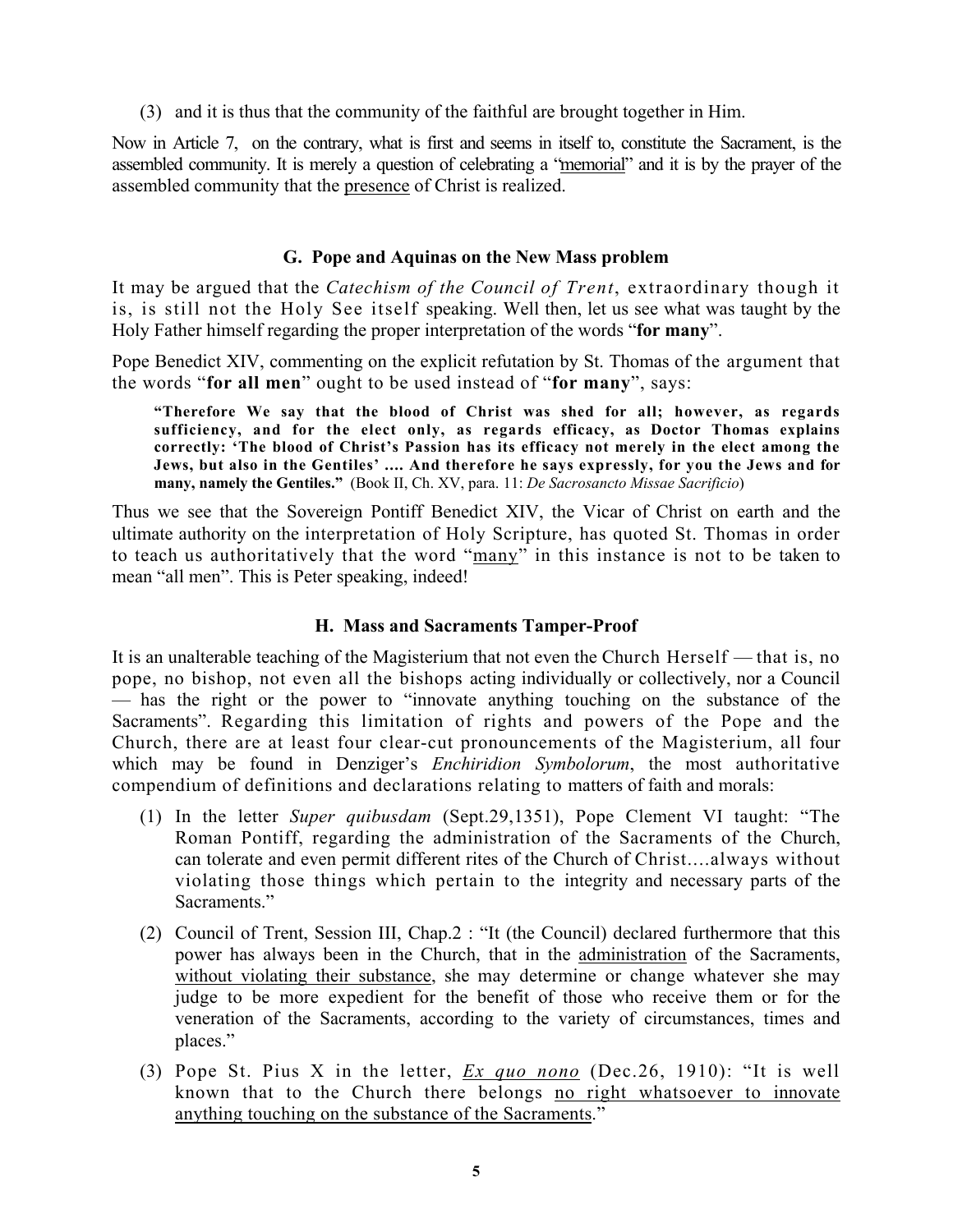(4) On November 30, 1947, Pope Pius XII issued the apostolic constitution, *Sacramentum Ordinis*, which reiterates and clarifies the same principle. "As the Council of Trent teaches, the seven Sacraments of the New Law have been instituted by Jesus Christ, Our Lord, and the Church has no power over the substance of the Sacraments; i.e., over those things which, with the sources of divine revelation as witnesses, Christ the Lord Himself decreed to be preserved in a sacramental sign."

Every Sacrament consists of its 'ceremonial' and its 'essential' part. In his Bull, *Apostolicae Curas*, Pope Leo XIII lays down an important distinction: "In the rite for the performance and administration of any Sacrament, a distinction is justly made between its 'ceremonial' and its 'essential' part, the latter usually called its 'matter and form'.

The Church may change or abolish or introduce something in the non-essential rite or "ceremonial" parts in the administration of the Sacraments, such as processions, prayers or hymns before or after the actual words of the form are recited, but She is forbidden to change or even touch the matter or form of any Sacrament and, as explained by theologians, the "substance" of a Sacrament consists of the "matter and form", that is, those elements of the Sacrament which are absolutely necessary in order to have the Sacrament. By the matter is meant the specific determinate, sensible thing or things used in the external rite of the Sacrament; for example, water in Baptism, bread and wine in the Holy Eucharist. The form fits the sequence of specific, determinate words pronounced by the minister of the Sacrament.

Addis and Arnold's *Catholic Dictionary* says:

**"The Council of Trent defines that though the Church may change rites and ceremonies, it cannot alter the 'substance' of the Sacraments. This follows from the nature of a Sacrament. The matter and form have no power in themselves to give grace. This power depends solely on the will of God Who made the graces promised depend on the use of certain things and words, so that if these are altered in their essence, the Sacrament is altogether absent."** 

All this refers to Sacraments in general but here we relate specifically to the Sacrament of Holy Eucharist and whether or not substitution of the words "for all men" in place of "for many" in the consecration form of the wine constitutes a forbidden violation of the substance of the Sacrament. We should therefore consider a certain distinguishing feature of the Sacrament, namely, that it was introduced *in specie*. The *Catholic Encyclopedia* (V. XIII, p. 299, 1913 ed.) says:

**"Christ determined what special graces were to be conferred by means of external rites: for some Sacraments (e.g. Baptism, the Eucharist), He determined minutely (***in specie***) the matter and form: for others He determined only in a general way (***in genere***) that there should be an external ceremony, by which special graces were to be conferred, leaving to the Apostles or to the Church the power to determine what He had not determined; e.g., to prescribe the matter and form of the Sacraments of Confirmation and Holy Orders."** 

Since the Holy Eucharist was instituted *in specie* (and all theologians agree on this), our Lord Himself at the Last Supper, having specified the exact words of the form, there was absolutely nothing left to the Church to determine in this respect.

Although there is a difference of opinion among theologians of great authority, e.g., St. Thomas, St. Bonaventure, and Cajetan, as to what words in the consecration form of the wine are necessary for validity  $-$  i.e., the entire form "For this is the Chalice of My Blood.... which shall be given up for you and for many unto the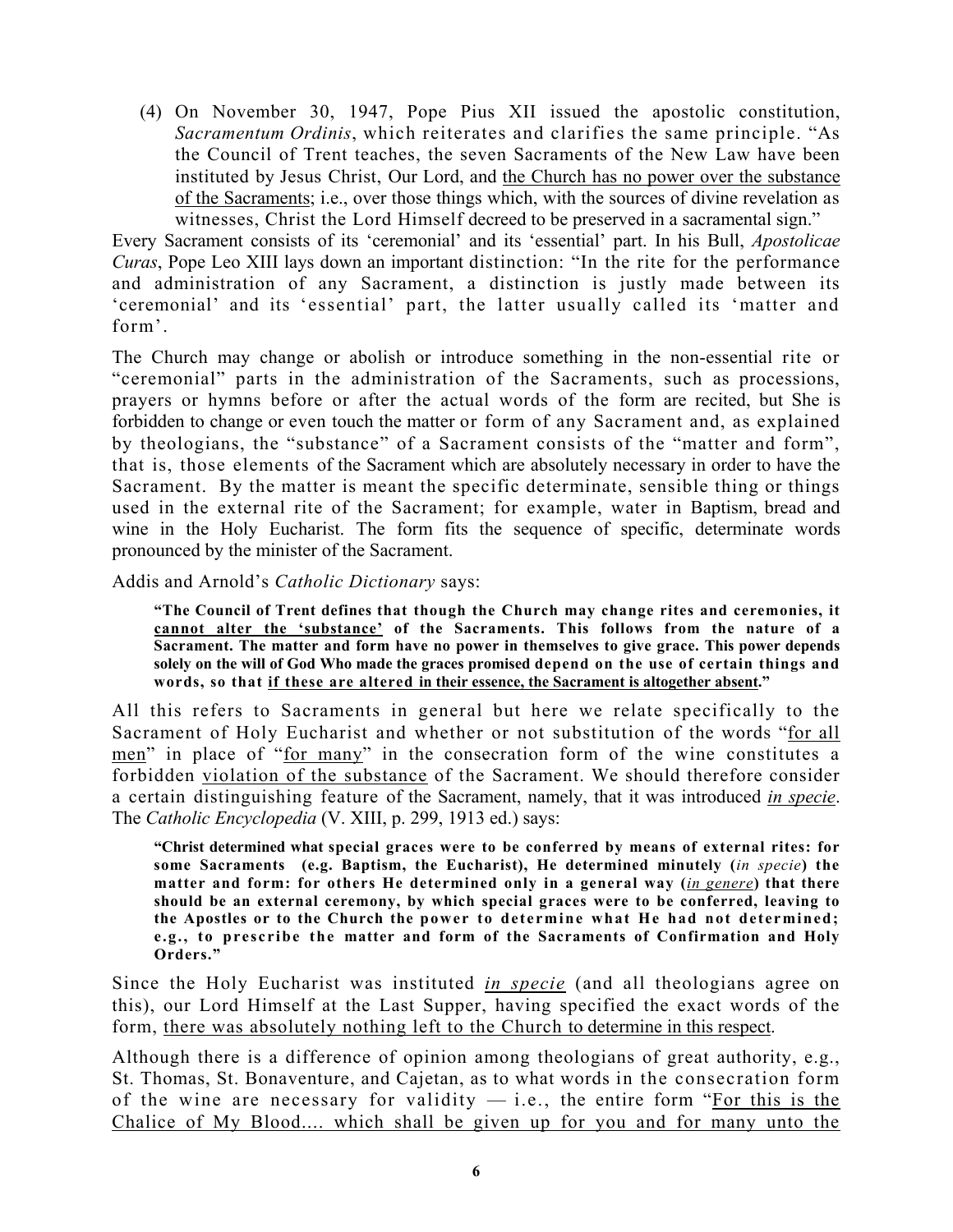remission of sins," or the short form "This is the Chalice of My Blood" — virtually all theologians agree that the disputed words (in the longer form belong to the substance of the Sacrament. Yet the Church of Vatican II has ignored and acted contrary to the pronouncement of the Magisterium that no pope, no bishop, nor all the bishops, individually or collectively, nor a Council has the right or the power "to innovate anything touching on the substance of the Sacraments."

It must be emphasized that more is at stake here than Just the validity of the Holy Sacrifice; the very teaching authority is at stake, for "It is a well-known fact that to the Church belongs no right whatsoever to innovate anything touching on the substance of the Sacraments." When the Magisterium is challenged with impunity on but a single point, the entire authority of Holy Mother Church is thereby challenged. Can you trust the so-called "Church" of Vatican II — which has done just this; i.e., challenged the authority of Holy Mother Church — to provide you with a true, a valid Mass?

# **I. Violation of the First Commandment**

In addition to the weighty objections already raised against the *Novus Ordo*, there is yet another one of very great significance in that it violates the First Commandment, not only regarding the commission of sacrilege (which is a sin against the First Commandment), but also with regard to superstition.

Superstition is not simply the practice of divination or sorcery as is the popular view: from a Catholic theological point of view: "It is a false worship of the true God, or true worship of a false god." (Rev.Heribert Jone, O.F.M. (Cap) J.C.D., Moral Theology, Westminster, Maryland; the Newman Press, 1961, p.97).

By this definition, false worship of the true God would occur in worship that mixes error with truth. As Fr. Jone puts it:

**"God is worshipped in a false manner if one mingles religious errors and deception with the worship of the true God (***Cultus Falsus***), or if God is worshipped by the practice of senseless, very unusual or ridiculous ceremonies." (***Cultus Vanus***) (**ibid**)** 

As to *Cultus Vanus*, there are many widespread practices that fall into this category. Such things as celebrating the "Mass" on coffee tables; or on a very low table, almost at ground level, with the celebrant sitting cross-legged on the floor; or by introducing pagan practices such as *aarati* (as is done in India); the playing of blasphemous music during these "Masses"; the sacrilegious disregard in handling what is believed to be the consecrated Host, etc.

But here we are not concerned so much with *Cultus Vanus* as to focus our attention on *Cultus Falsus*, which is the mingling of "religious errors and deception with the worship of the true God."

It can be shown that the vernacular version of the *Novus Ordo*, as used in India and elsewhere, contains explicit and literal religious error. To repeat the accusation: the *Novus Ordo* is an offence against the First Commandment because it mingles religious error with the worship of the true God, and thus falls under superstition. It is necessary to provide some background of Church history so as to enable the reader to understand the nature of this religious error.

Since the earliest years of the Church, there have been attempts to undermine the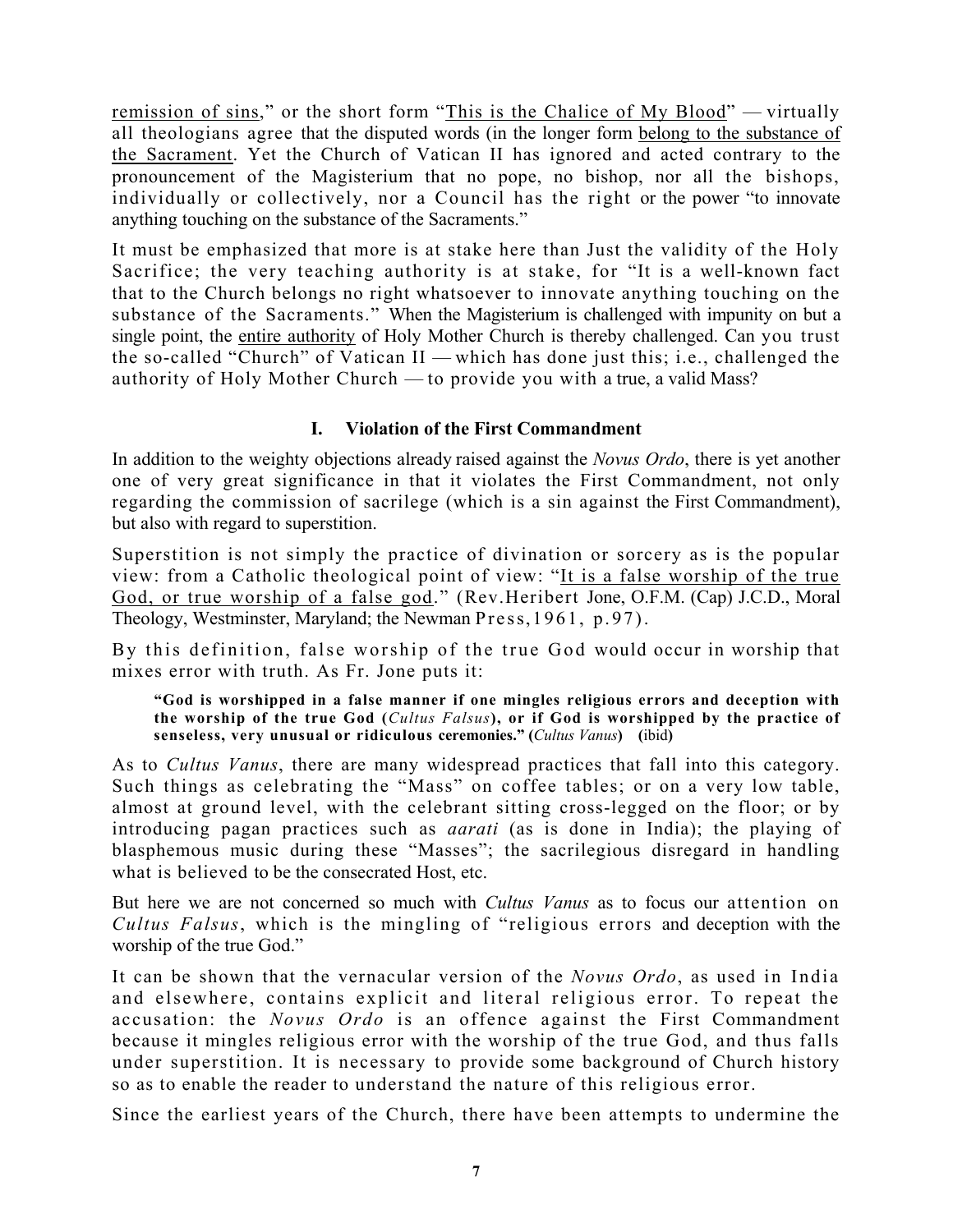doctrine of the Holy Trinity. The various heresies that attacked this central doctrine of the Catholic Faith, approached it in different ways. At the end of the first century "Judaic heretics, Cerinthus and the Ebionites, holding rigidly to the doctrine of One Person in God, denied the divinity of Christ. Towards the end of the second century the so-called Monarchianists taught that there was only One Person in God". (Ludwig von Ott; *Fundamentals of Catholic Dogma*. St. Louis, Missouri, B. Herder Book Co. 1957. p.50)

Later, "the Alexandrian Presbyter, Arius", taught that the Son of God did not exist from eternity but was "a creature of the Father, produced by Him from nothing before all other creatures." (Ibid, p.50) Thus the Arian heresy taught that the Son of God "is not in the proper and true sense, God, but only in the improper sense, insofar as He, in anticipation of His merits, was adopted by the Father as Son." (*Ibid*, p. 51)

In the year 325, "The First General Council at Nicaea', in opposition to and in condemnation of this heresy, "drafted a creed which confesses Jesus Christ to be the Son of God, His generation from the substance of the Father, His true Divinity and His consubstantiality with the Father." (*Ibid*, p.51)

In modern times, the liberal Protestant, A.von Harnack, taught that the doctrine of the Trinity could be reduced to "the polemic between Christianity and Judaism." At first, only the duplex formula "God and Christ" existed as antithesis to God and Moses; later, the Holy Ghost was added." (*Ibid*, p.52) In the Catholic Church, "through the influence of the liberal theology, modernism (which was brilliantly and irrefutably condemned by Pope St. Pius X in his Encyclical *Pascendi*,1907) also denies the Divinity of Christ. (*Ibid*, p.128)

Now with such a history of heresies which sought to undermine the doctrine of the Trinity, one would think that even vague ambiguities would be totally avoided in any statements about the Divinity of the Three Persons in God; the Father, the Son and the Holy Ghost. In the Traditional Mass such, of course, is the case. But in the various language versions of the *Novus Ordo*, there are not only ambiguities but there is actually a literal statement and proclamation of the heresy that attributes Divinity to the Father "alone".

Eucharistic Prayer IV (Canon 4) of the *Novus Ordo* has this to say about who possesses the "Divine Essence":

**"Father in Heaven, it is right that we should give You thanks and glory: You alone are God, living and true."** (Emphases added)

The key word here is "**alone**", which excludes the Son and the Holy Ghost from the Godhead and attributes Divinity exclusively to the Father. In Webster's *New Collegiate Dictionary*, the definition of the word "**alone**" is quite clear in meaning: " (1) Apart from others; all by one's self; solitary. (2) Exclusive of others; without anyone or anything else; . . .etc."

Therefore what Eucharistic Prayer IV is saying is that the Father is God "exclusive of others. without anyone or anything else" etc. But this is heresy! It is not the doctrine of the Roman Catholic Church but the subversive propaganda of Judaic heretics Cerinthus and the Ebionites, of Arianism, of liberal Protestantism and of Modernism.

It must therefore be concluded that the *Novus Ordo* which Catholics (so-called) are attending "mingles religious errors .... with the worship of the true God (*Cultus*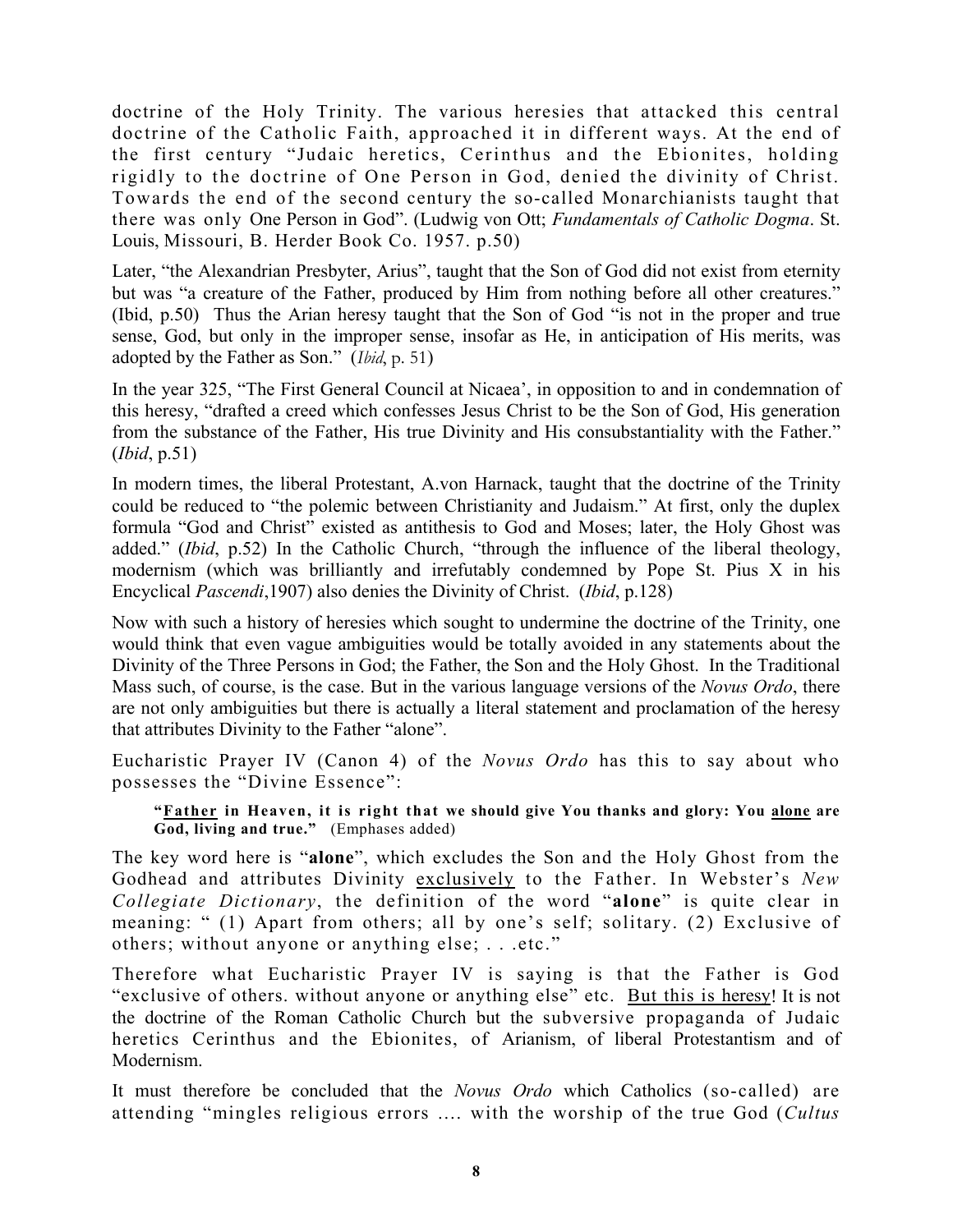*Falsus*) and is thus worship "in a false manner". It is a violation of the First Commandment of God and a sin of superstition; for, according to traditional Catholic Theology, superstition is false worship of the true God...

But it is not mere superstitious worship but sacrilege as well. For to put the Mass in such a context is to treat it with irreverence, and to treat a holy thing with irreverence is the very definition of sacrilege.

Let us consider a further point. If the Father alone is God and the Son is not, then when the (supposedly) consecrated Host and Chalice are raised by the priest (sorry, the President of the Assembly) for the congregation to adore, the people are not adoring Christ Who is God, but a mere man, and this is idolatry! How long will the laity continue to participate in and support superstition, sacrilege and idolatry and still call themselves Catholic? Are such lay people not heretics?

It would be appropriate hers to deal briefly with the matter of heresy. Most informed Catholics have a reasonably accurate idea of what heresy is, even though not too many may be familiar with St. Thomas' definition of it as "a species of unbelief belonging to those who profess the Christian faith, but corrupt its dogmas." The common understanding is that heresy is the denial of some truth(s) or dogma(s) which the Church proposes for our belief and to which we must fully assent in order to be saved. Such a denial is by definition a heinous affront to Almighty God, Who is Truth, and an attack on His Church which His Divine Son founded as the Ark of Salvation which teaches us the truth and enables us to attain everlasting happiness.

It is Satan, the Father of Lies, who begets all heresies; but the mid-wives and the wet-nurses are to be found among "those who profess the Christian faith" (as St. Thomas says), principally theologians, bishops and priests. Of the 60 or so heresies emanating from Catholics, recorded in the *Catholic Encyclopedia*, 58 were initiated or supported by members of the clergy.

Heresy may be material or formal. A material heretic is one who adheres to error because of inculpable ignorance, mistaken judgment, or failure to adequately comprehend dogmas. Inasmuch as free choice is absent, the material heretic does not deliberately assault the Church, and therefore there is no sinfulness.

In formal heresy what comes into play is the will, which inclines and directs the intellect to cling to that which the Church declares to be false. Two of the common reasons why men become formal heretics is because of their pride of intellect or their tendency to rely too heavily on their own lights and insights. The mark of formal heresy is pertinacity, the obstinate refusal to recant one's errors even after their deviation from the teaching of the Church has been clearly pointed out.

To conclude this section; it is incumbent on the readers of this essay to check for themselves whether what I have said is true or false; is or is not in consonance with the teachings of the true Catholic Church as they were up to 1962 when the 2nd Vatican Council was convened. Throughout, I have quoted authoritative documents of the Church in support of my statements.

## **J. Neglect in Study of the Faith**

Why do well-intentioned Catholics persist in blindly accepting and regularly attending a rite that is so obviously false? Why do they go along, unthinkingly like sheep, to be aroused at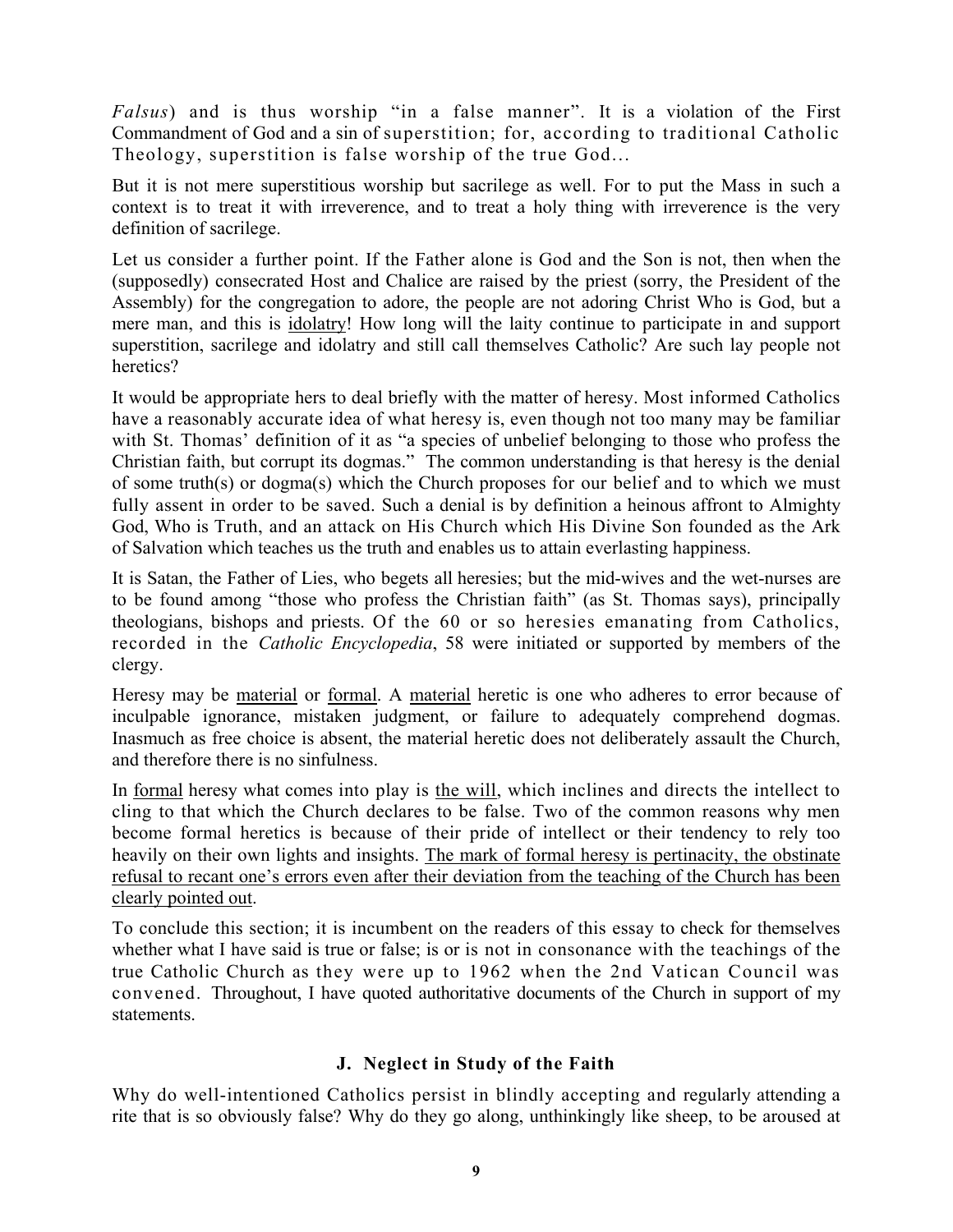their parish church by the new emotional climate of "participation" and regimentation? Are all these people ignorant of the basic tenets of the Faith? Have they even tried to find out what the truth is? St. Augustine says: "It will not be imputed to you as a fault that you are ignorant; but that you neglect to seek that of which you are ignorant." (Emphasis added) Nobody can hide behind the mask of ignorance. No one can claim that it is not his responsibility to know his faith and that he is too busy earning a living to study it. To do so is to liken one's self to those who were unable to come to the 'marriage feast because they had to care for their oxen. Don't delude yourself by taking the easy way out: saying "Christ promised to be with His Church till the end of the world, so there is no need for me to know the Faith by studying Scripture, Catholic theology and by researching the Faith." The *Baltimore Catechism* — one of the' most famous and widely used catechisms prior to Vatican II — has this to say about the responsibility to know the Faith: Item 1166: "God will not excuse our ignorance if we neglect to learn our religion" when He has provided us with the means (catechisms, special instructions suited to our age, sermons, missions, retreats, books).

Contrary to what most lay people think, our most constant care ought not to be to seek and to obtain the Sacraments first of all and at any price, but to study the doctrine and laws of the Church, with a view to knowing and observing them. The truths of the Faith, above all those that are indispensable for salvation, are necessarily within the grasp of intelligence. It is for everyone that Jesus revealed what His Father charged Him to say to men. Let us not forget that simplicity and clarity are the first qualities of truth. Although within the grasp of all, the study of the Faith nevertheless requires an effort, not so much to understand it as to study it.

One friend of mine who claims to be a traditional Catholic but continues to follow Vatican II and its false popes and teachings said: "I go along with the changes in the Church because I cannot allow my children to grow up without religion." The implication seems to be that one must have religion, **any** religion. My reply to this person was: "If your child asks for bread, will you give him a stone?"

Why have the majority of lay Catholics neglected the study of the Faith? Two of the probable reasons are **. . .**

- a. They have been completely occupied with materialistic pursuits, achievement and gain and so, could not find time to study the Faith, ignoring Christ's injunction: "Seek ye first the Kingdom of God and His justice and all these things will be added unto you." In any case, they felt that this study *was* the duty of the clergy whose responsibility it was to instruct the laity. This attitude made them psychologically totally dependent on the clergy, the majority of whom were Modernists, having for many decades been indoctrinated with heretical ideas in seminaries that had been infiltrated by professors and teachers who themselves had been imbued with the principles of Modernism and Freemasonry, and whose one aim was to destroy the Church from within.
- b. They have insufficient love for the truth. St Paul predicted "an operation of error" which would bring on the Scriptural Great Apostasy in the latter days, at which time many would be lost "because they had insufficient love for the truth." Being totally dependent on the clergy for' knowledge of the Faith, and having insufficient love for the truth, the laity were unable to distinguish truth from falsehood, and so fell easy prey to the false teaching of the modernist clergy.